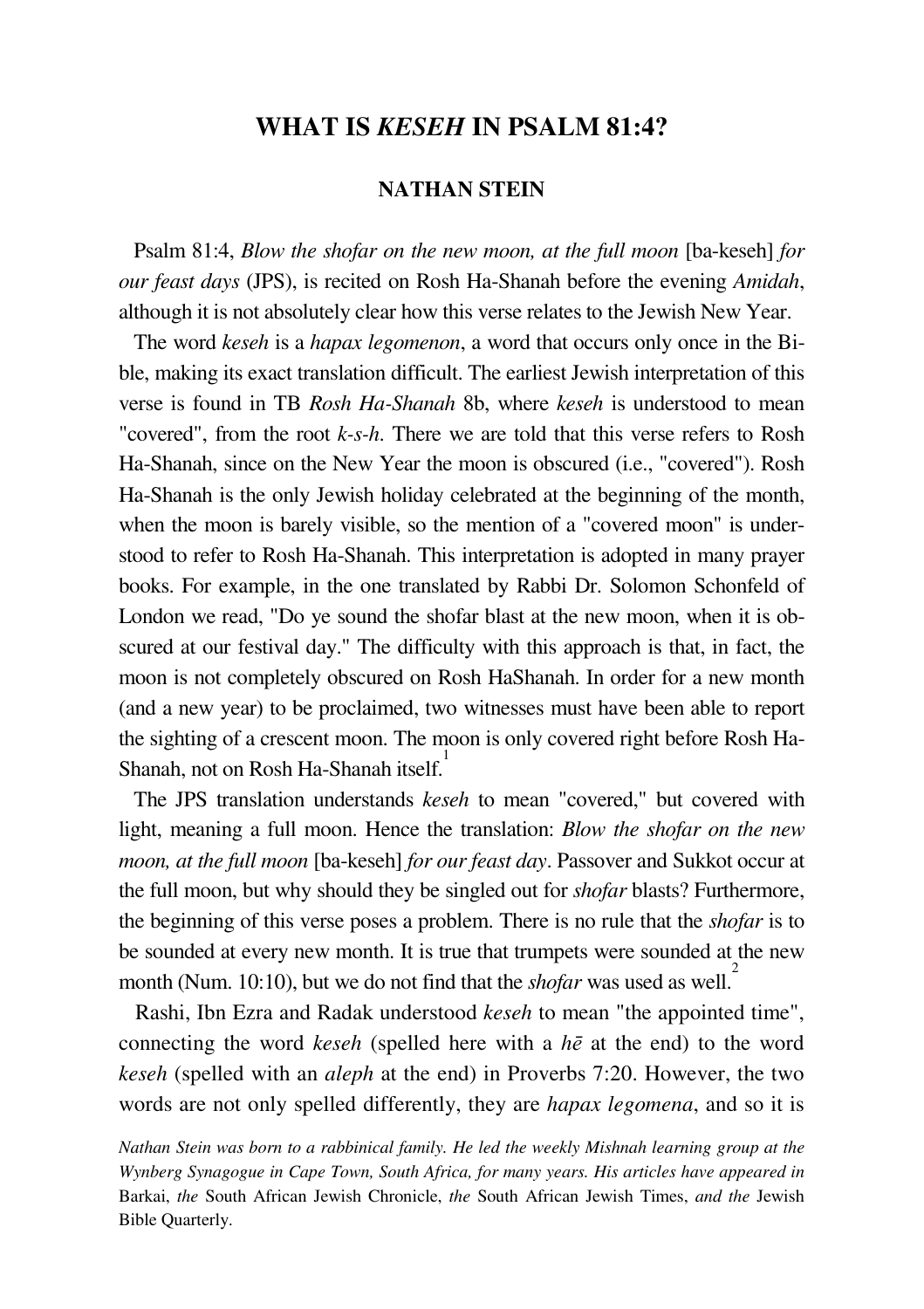not clear what the exact meaning of either word is. However, Metzudat Zion points out that sometimes the letters *h*ē and *aleph* are switched; moreover, Ibn Ezra and Meiri seem to have the word *keseh* in Psalms spelled with the letter *aleph*, as in Proverbs.

 My view is that the key to understanding *keseh* is the link between this verse and the verse before it. In Psalms 81:3 we read, *Take up the melody and sound the timbrel, the sweet harp with the lyre.* The beginning of verse 4 also refers to a musical instrument, the *shofar*. While no specific occasions are mentioned for the use of the instruments in verse 3, verse 4 connects the instruments to specific days: *Blow the shofar on the new moon*. This refers to the new moon which is the first day of the seventh month, the day we call Rosh Ha-Shanah. *Shofar* blasts on this day are, of course, mandated in Numbers 29:1. As a parallel to the beginning of the verse, the second half could also be referring to a musical instrument used on a particular day. It has been suggested that *keseh* is a round musical instrument, similar to the *shofar*, a term related to *kos*, "a round cup."<sup>3</sup> Interestingly enough, the *kos,* a non-kosher bird mentioned in Leviticus 11:17, is translated as "the little owl" (round face). I suggest a different derivation for this musical instrument. We know from Numbers 10:10 that silver trumpets were used on the new month. The word *keseh* may therefore be related to *kesef*, "silver", in this sense meaning an object made of silver, a silver trumpet.<sup>4</sup> We have seen that there is some textual confusion as to whether the word *keseh* here should be written with an *aleph* or a *h*ē, so perhaps it should actually be read with a *p*ē as *kesef*  ("silver"). Thus, the first part of the verse would be referring to the use of a *shofar* on Rosh Ha-Shanah and the second half to the use of silver trumpets on the new month. The verse would then be translated: *Blow the shofar on the new moon, silver trumpets for our feast days.* Assaf, the poet-musician at the court of King David, thus confirms the Mosaic laws in his own words.

#### **NOTES**

1. See Amos Hakham, *Sefer Tehillim – Da'at Mikra* (Jerusalem: Mossad Harav Kook, 1990) p. 79, note 7.

2. Ibn Ezra suggests that along with trumpets, the *shofar* was sounded on the new month, but he ultimately rejects this whole interpretation.

3. Aharon Pollack, *Al Ha-Setumot ba-Mizmor: Commentary on the Psalms* (Jerusalem: Nezer Publishing, 1991) p. 349.